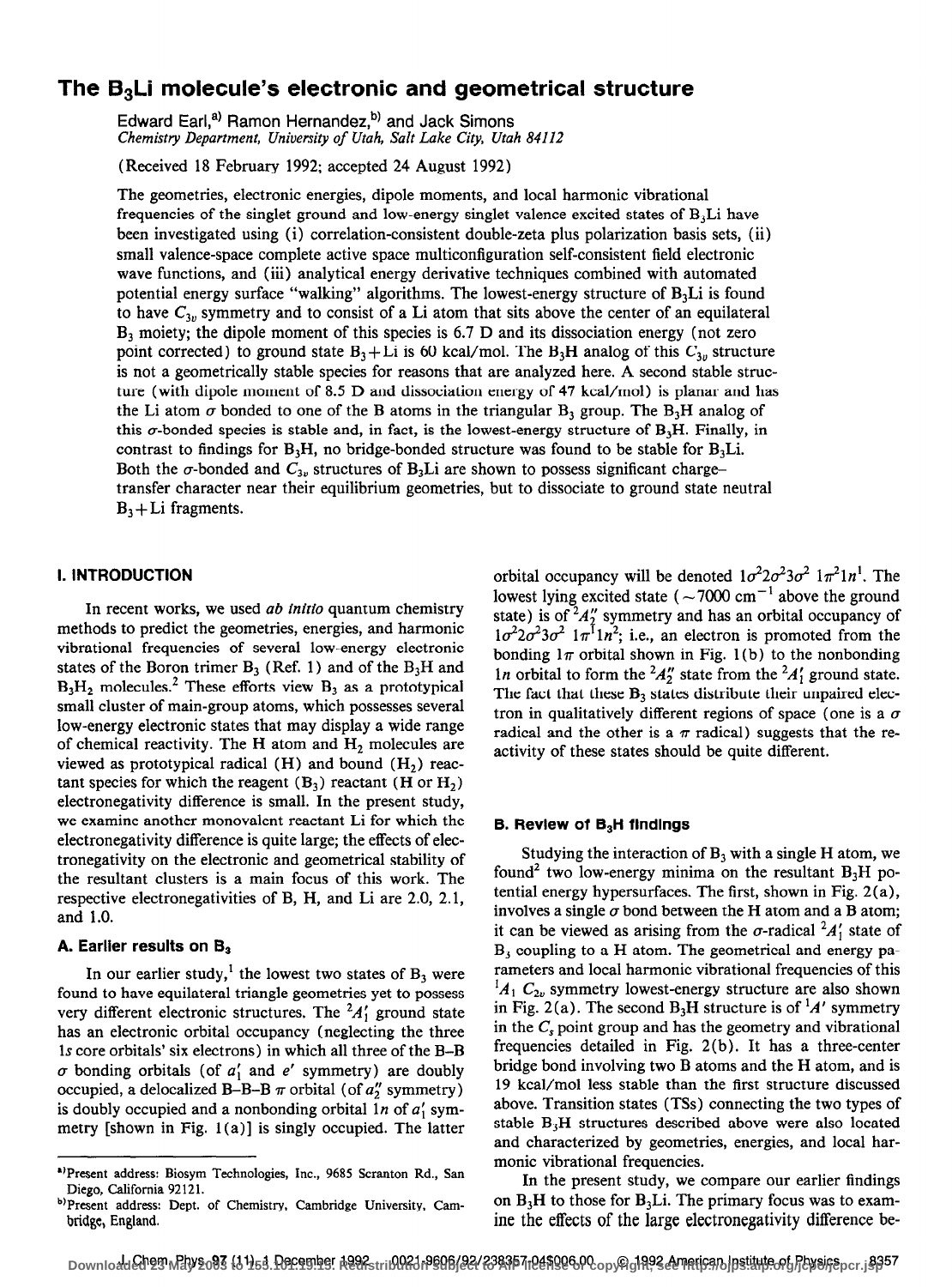

FIG. 1. The two lowest-energy states of  $B_3$  possess singly occupied orbitals of  $\sigma_{a'_{1}}$  (a) and  $\pi_{a''_{1}}$  (b) symmetries, respectively.

tween the monovalent H and Li atoms. Our findings are detailed below in Sec. III.

#### II. CHOICE OF ATOMIC ORBITAL BASIS SETS AND ELECTRONIC CONFIGURATIONS

For boron, the study was carried out using the [9s4pld/3s2pld] correlation-consistent basis atomic orbital basis set of Dunning, $3$  chosen because it is capable of treating electron correlation. No corresponding basis set for lithium has, to our knowledge, been developed. Thus the 6-311 G<sup>\*</sup> basis of Krishnan, Binkley, Seeger, and Pople<sup>4</sup> was chosen for lithium because of its ability to reproduce bond lengths and bond energies.<sup>5</sup> The polarization function on Li is due to Binkley and Pople.<sup>6</sup>

Because of the ionic nature of  $B<sub>3</sub>Li$ , use of additional diffuse s and p basis functions from Clark et  $al$ <sup>7</sup> was considered, because, in some regions of the potential energy surfaces of B<sub>3</sub>Li, the charge density has  $B_3^-L_i^+$  character. However, inclusion of these diffuse functions increased the predicted electron affinity of  $B_3$  by only 5 kcal/mol. Hence, the remainder of this study was carried out without these extra diffuse functions to expedite the calculation, and (small) corrections for resultant errors in state energies that correlate to  $B_3^-$  were made.

Our choice of electronic configurations is designed to provide a qualitatively correct treatment of low-lying states, but not to achieve a high-level treatment of dynamical electron correlation. We employed the complete active space multiconfiguration self-consistent field (CAS-MCSCF) method to this end. For  $C_{3v}$  geometries, which produced some of the more interesting results reported here, the two lowest-energy totally symmetric  $(a_1)$  orbitals and the lowest energy degenerate pair of e-type molecular





$$
r_{\text{BH}} = 1.35 \text{ \n} \quad \mu = 1.42 \text{ B}
$$
\n
$$
D_{\text{g}}(B-H) = 69 \text{ kcal/mol}
$$
\n
$$
U_{\text{R'}} = 281 \text{ , } 1060 \text{ , } 1271 \text{ , } 2138 \text{ cm}^{-1}
$$
\n
$$
U_{\text{R'}} = 767 \text{ , } 1152 \text{ cm}^{-1}
$$
\n
$$
(b)
$$

FIG. 2. Two stable structures of  $B_3H$ ; the  $\sigma$ -bonded structure (a) and the bridge-bonded structure (b).

orbitals were doubly occupied in all configuration state functions (CSFs). These four frozen core orbitals correspond to the three B 1s and the Li 1s orbitals. The remaining ten electrons were distributed in all possible ways among the next four  $a_1$  orbitals and the next two degenerate pairs of e orbitals. Qualitatively, these eight orbitals describe the three B-B  $\sigma$  bonds ( $a_1$  and  $e$ ), the three Batom nonbonding orbitals ( $a_1$  and e) and the bonding and antibonding four-center  $B_3$ -Li orbitals (both of  $a_1$  symmetry). This choice of active orbital space resulted in 1176 CSFs of singlet spin multiplicity.

Before deciding on the above choice for the active orbital space, we examined alternatives. In particular, the roles of the three B-B  $\sigma^*$  orbitals ( $a_1$  and e) and the two  $B_3 \pi^*$  orbitals (e) that do not couple to the Li 2s orbital needed to be addressed. Because we had knowledge from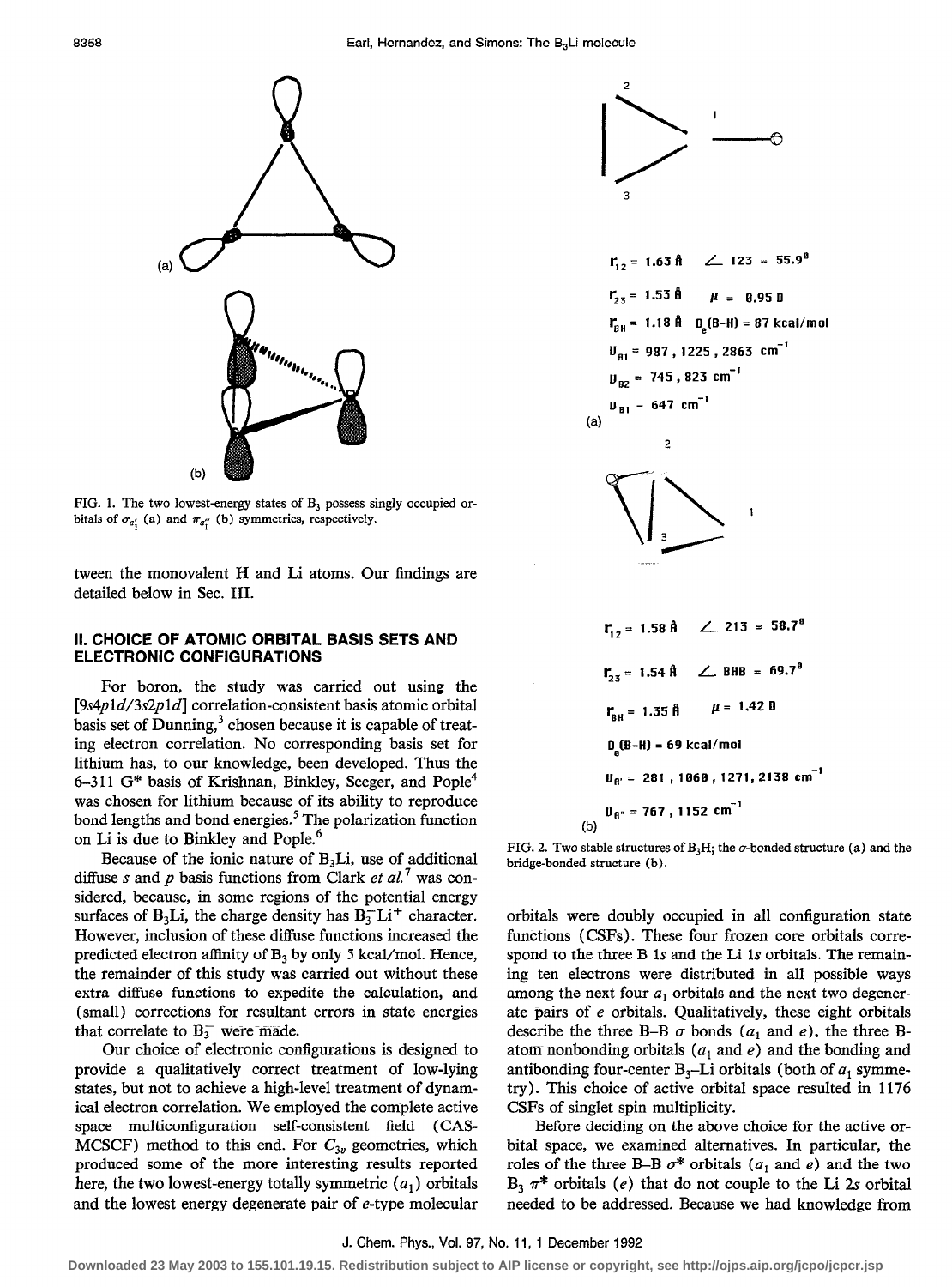earlier work of our group on the electron affinity (EA) of  $B<sub>3</sub>$  and because such energy differences involving different electron numbers pose special difficulties, we decided to compute this EA for various active orbital choices. The primary result of these studies is that the computed EA of  $B<sub>3</sub>$  varied by no more than 0.3 eV when the active orbital space (for both  $B_3$  and  $B_3^-$ ) was increased by the orbitals mentioned above. The EA was found to be largest when the size of the active orbital space was largest. Because we were concerned that truncation of the active orbital space would overestimate the EA, the latter observation was reassuring. The result of numerous such tests lead us to the eight-active-orbital ten-electron valence space introduced above; this choice allowed us to handle, in a computatively feasible manner, the many geometrical "walks" on the ground state surface (which required analytical first and second energy derivatives) needed to locate the stable geometries reported here.

#### Ill. SUMMARY OF FINDINGS

#### A. B,Li Stable structures

Although we found a stable  $C_{2v}$  *o*-bonded B<sub>3</sub>Li structure analogous to the  $B_3H$  structure shown in Fig. 2(a), the analog of the bridge-bonded structure of Fig. 2(b) was found to be not stable. The Li-B bond energy for the stable  $C_{2v}$  *o*-bonded species is  $D_e = 47$  kcal/mol, and it has a dipole moment of  $\mu$ = 8.50 D. Its geometry and local harmonic vibrational frequencies are described in Fig. 3 (a).

A  $C_{3v}$  four-center structure is also predicted to be geometrically stable, and, in fact, to be the global minimum for this species (the analog  $C_{3v}$  structure of  $B_3H$  was found to be geometrically unstable with respect to displacement of the Li atom in the plane of the  $B_3$  moiety). This  $B_3Li$ structure lies 13 kcal/mol below the above  $\sigma$ -bonded species and has a dissociation energy to produce  $(X^2A_1)$  B<sub>3</sub> + Li of  $D_e$  = 60 kcal/mol. Its geometry and local harmonic vibrational frequencies are described in Fig. 3(b). The dipole moment of this molecule is  $\mu$  = 6.7 D, which corresponds to a fractional charge transfer of  $q=0.64$  e<sup>-</sup> from Li to the center of the  $B_3$  plane. The relatively large electron affinity of  $B_3$  ( $\sim$  1.5 eV as computed in this work, compared to 0.28 eV for the B atom) is the source of this high degree of charge transfer.

#### B. Charge-transfer nature of the  $B<sub>3</sub>$ Li bonding

The  $B_3L$  molecule provides an interesting study in bonding and structure because of the presence of several low-energy electronic states. For  $C_{3v}$  geometries, as the Li atom is withdrawn from the center of the  $B_3$  triangle, the dipole moment  $\mu$  increases as shown in Fig. 4 where the lowest energy singlet state is labeled  ${}^{1}A_{1}$ . From the dipole moment it is clear that the electronic nature of the  $X^{\dagger}A$ B<sub>3</sub>Li state changes drastically near  $R \approx 4.2-5.2$  Å, where the molecule evolves from a charge-transfer complex in which  $q \approx 0.6$  to one in which one valence electron resides on the Li atom and one remains with the  $B_3$  moiety. Over this range of  $R$  values, the dipole moment  $\mu$  decreases from 12 to 1.5 D.





FIG. 3. (a) The  $C_{2\nu}$   $\sigma$ -bonded structure of B<sub>3</sub>Li. The vibrational frequencies (in cm<sup>-1</sup>) and their symmetries are: 76( $b_1$ ), 78( $b_2$ )<sub>2</sub>, 433( $a_1$ ), 923( $a_1$ ), 971( $b_2$ ), 1254( $a_1$ ). The B-Li bond length is 2.15 Å, the two equal B-B bond lengths are 1.58 A, and the unique B-B bond length is 1.56 Å. (b) The  $C_{3v}$  lowest-energy structure of B<sub>3</sub>Li. The vibrational frequencies (in cm<sup>-1</sup>) and their symmetries are: 237(e), 452( $a_1$ ), 954(e), 1251( $a_1$ ). The B-B bond lengths are 1.57 Å, and the B-Li distance is 2.18 Ă.

Dissociation of the  $C_{3v}$  structure of B<sub>3</sub>Li discussed above produces  $B_3$  in its  $X^2A_1'$  state and Li ( $^2S$ ). Dissociation of the  $C_{2v}$   $\sigma$ -bonded B<sub>3</sub>Li structure also produces B<sub>3</sub> in its ground state and Li  $({}^{2}S)$ , so both structures lie on the same potential energy surface. The large dipole moment (8.5 D) of the  $\sigma$ -bonded structure indicates that charge transfer also plays an important role in its bonding.